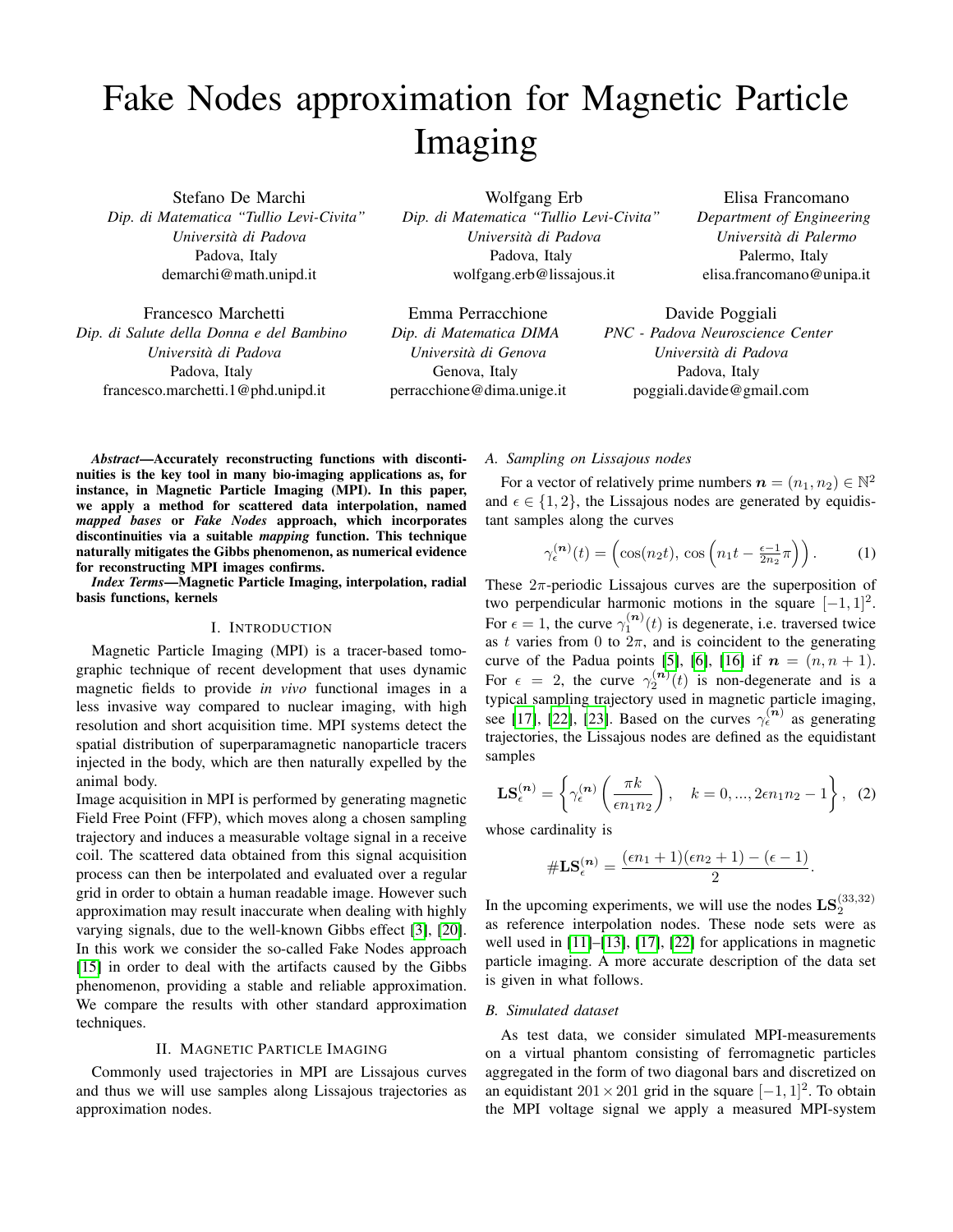matrix from [\[22\]](#page-4-1) to this phantom. Based on the description given in [\[22\]](#page-4-1), a reduced reconstruction is first performed on the Lissajous nodes. A full reconstruction is then obtained by the application of proper approximation methods as considered in this work. From now on we will refer to reconstruction when dealing with the process of approximating the full image from Lissajous samples.

# III. MULTIVARIATE APPROXIMATION

Multivariate approximation (see e.g. [\[10\]](#page-3-8)) is one of the most investigated topics in applied mathematics and finds applications in a wide variety of fields, such as in MPI. In what follows, we introduce the basic theory of approximation schemes and we remark that it fits many successful methods, such as multivariate splines, meshfree or meshless approaches and polynomial least squares. Then, we also introduce the approach based on mapped bases or Fake Nodes.

#### *A. Approximation methods*

Given  $N + 1$  d-dimensional samples,  $N, d \in \mathbb{N}$ 

$$
\{(\boldsymbol{x}_i, y_i) \text{ s.t. } \boldsymbol{x}_i \in \Omega \subseteq \mathbb{R}^d, y_i \in \mathbb{R}\}_{i=0,\ldots,N},
$$

and a set of  $M + 1$  basis functions  $(M \leq N)$ 

$$
\mathcal{B} = \{b_i : \Omega \subseteq \mathbb{R}^d \longrightarrow \mathbb{R}\}_{i=0,\ldots,M},
$$

the process of finding a set of real-valued parameters  ${c_i}_{i=0,...,M}$  so that for  $M = N$  the **interpolant** 

$$
\mathcal{P}_M(\boldsymbol{x}) = \sum_{i=0}^M c_i b_i(\boldsymbol{x}),
$$

satisfies

<span id="page-1-0"></span>
$$
\mathcal{P}_M(\boldsymbol{x}_i) = y_i \quad \forall i = 0, \dots, N,
$$
\n(3)

is called scattered data interpolation.

If  $M < N$  we refer to least-squares methods and  $\mathcal{P}_M$ is called approximant. Furthermore, the condition [\(3\)](#page-1-0) is replaced by the following minimization problem

<span id="page-1-1"></span>
$$
\min_{c_0,\dots,c_M} \sum_{i=0}^N |\mathcal{P}_M(x_i) - y_i|^2.
$$
 (4)

We now drive our attention towards the Fake Nodes approach.

## *B. The Fake Nodes approach*

The Fake Nodes approach, introduced in [\[15\]](#page-3-1) consists in mapping the nodes with a properly chosen function

$$
S:\Omega\longrightarrow \Omega'\subseteq \mathbb{R}^d
$$

and computing the interpolant over the mapped nodes  $\{S(\mathbf{x}_i)\}_{i=0,\dots,N}$  (or Fake Nodes from now on). For  $\mathbf{x} \in \Omega$ , the interpolant (or approximant) is given by

$$
\mathcal{P}_M^S(\boldsymbol{x}):=\mathcal{P}_M(S(\boldsymbol{x}))=\sum_{i=0}^M c_ib_i(S(\boldsymbol{x})),
$$

which satisfies the condition [\(3\)](#page-1-0) or [\(4\)](#page-1-1) in case of interpolation or least-squares approximation, respectively.

This approach is equivalent to using the mapped basis

$$
\mathcal{B}^S = \{b_i \circ S : \Omega' \subseteq \mathbb{R}^d \longrightarrow \mathbb{R}\}_{i=0,...,M},
$$

in the classical interpolation setting.

It has been shown in [\[15\]](#page-3-1) that the Fake Nodes interpolation allows in many cases to choose a better node set for the given basis or for the given problem without the need of getting new samples from another set of nodes, as for instance in [\[4\]](#page-3-9). Numerical experiments shown in the next section support our claims.

# IV. NUMERICAL EXPERIMENTS

We will now treat the 2-dimensional case of the MPI image reconstruction, using a picewise linear mapping function and two different interpolation methods: least-squares 2D polynomial approximation and Radial Basis Function (RBF) interpolation.

## *A. Choice of the mapping function*

Given the presence of different objects in the image, its interpolation is naturally affected by the Gibbs effect because of the step in signal intensity along the objects borders. A suitable mapping function for enhancing the reconstruction can be defined as follows.

Consider a bounded and compact image domain  $\Omega$ . We now identify the objects in the image by segmentation, i.e. by finding subsets  $\Gamma_k$  such that

$$
\Omega = \bigcup_{k=1}^{m} \Gamma_k \quad \text{and} \quad \Gamma_i \cap \Gamma_j = \varnothing \ \forall i, j = 1, \dots, m,
$$

then we can define the picewise linear mapping function

$$
S(\boldsymbol{x}) = \boldsymbol{x} + \sum_{k=1}^m \boldsymbol{\alpha}_k \chi_{\Gamma_k}(\boldsymbol{x}),
$$

where  $\chi$  is the characteristic function and  $\alpha_k = (ka, ka)$  a vector, where the chosen parameter  $a \in \mathbb{R}$  has to be large enough to ensure non-overlapping of the Fake Nodes, for instance:

$$
a > \operatorname{diam}(\Omega) := \sup_{\bm{x}, \bm{y} \in \Omega} \|\bm{x} - \bm{y}\|.
$$

The sets  $\Gamma_k$  have been estimated by segmentation, using the technique described in [\[13\]](#page-3-7), [\[24\]](#page-4-3).

In our setting the domain is  $\Omega = [-1, 1]^2$ . The parameter a is fixed as 2.01. We observed numerically that the reconstruction is not sensitive to particular choices of  $a$ , provided that  $a$  is *large enough*, as shown also in [\[15\]](#page-3-1).

In Figure [1](#page-2-0) we show the original node set (we fix  $\mathbf{LS}_2^{(32,33)}$ ) and the Fake Nodes used in incoming experiments.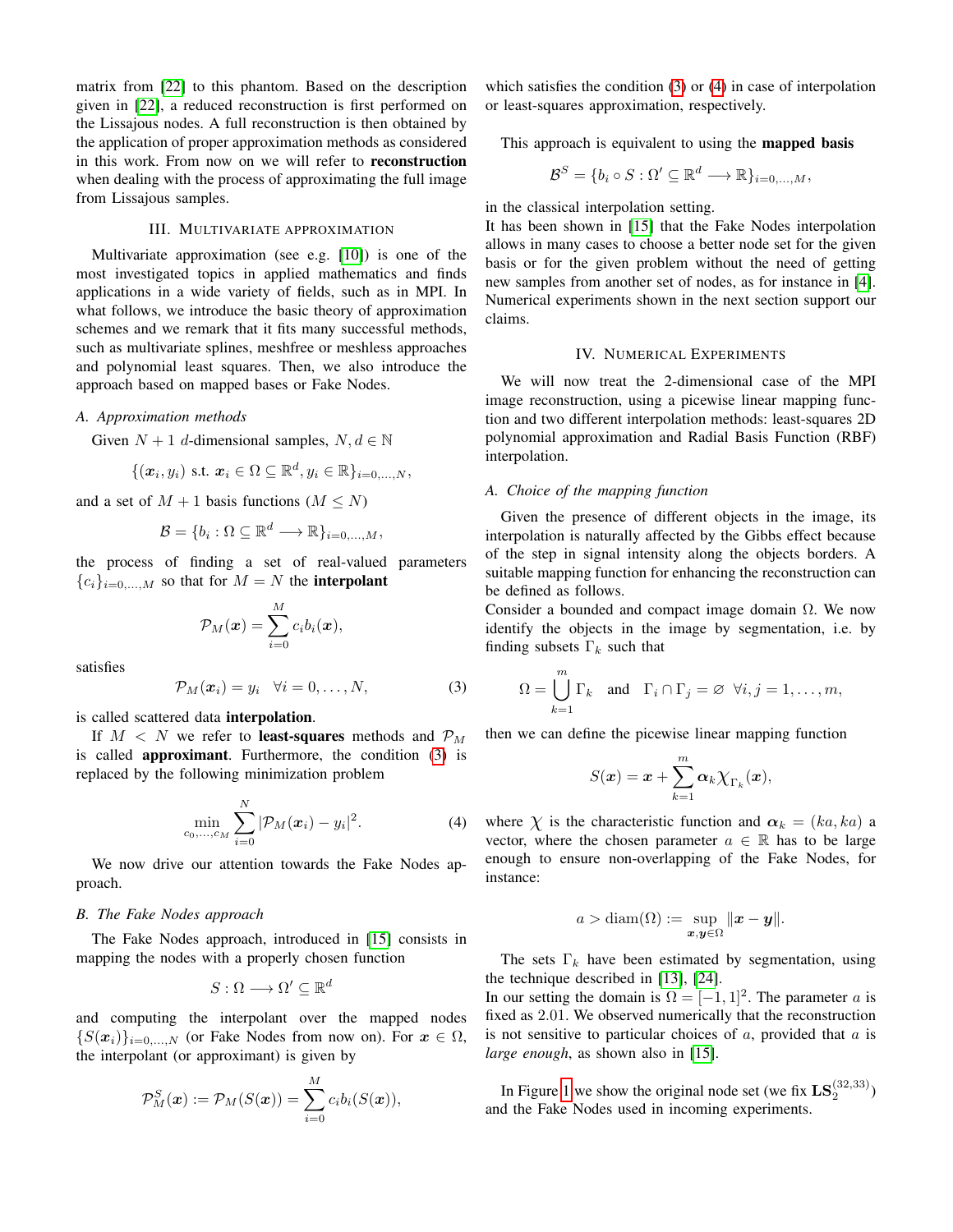

<span id="page-2-0"></span>Fig. 1. Left: original nodes colored accordingly to the signal intensity. Right Fake Nodes obtained with the map S and  $a = 2.01$  (right) colored accordingly to the signal intensity. The two objects were both considered in the same region and separated from the background.

# *B. Fake Nodes Polynomial Interpolation*

The basis for the 2D polynomials of total degree  $K$  can be written as

$$
\mathcal{B} = \left\{ x_1^i x_2^j \middle| i, j = 0, \ldots, K \text{ s.t. } i + j \leq K \right\}.
$$

For the least squares approximation we fix  $K = 21$ .

# *C. Fake Nodes RBF Interpolation*

We also perform experiments using RBFs. The basis for this method can be written as

$$
\mathcal{B} = \left\{K(\cdot, \boldsymbol{x}_i)\right\}_{i=0,\ldots,N}.
$$

being  $K(\cdot, x_i) = \varphi(||\cdot - x_i||_2)$  a kernel on  $\Omega \times \Omega$ , generated by a univariate radial real-valued function  $\varphi(r)$ , where r denotes the Euclidean distance. For this experiment we choose the Matérn functions of different regularities:

• 
$$
\varphi_0(r) = \exp(-r) \in C^0
$$

$$
\bullet \ \varphi_2(r) = \exp(-r)(1+r) \in C^2
$$

• 
$$
\varphi_4(r) = \exp(-r)(3 + 3r + r^2) \in C^4
$$

•  $\varphi_6(r) = \exp(-r)(15 + 15r + 6r^2) \in C^6$ 

We expect the RBFs of lower continuity to be more suitable for approximating a signal characterized by steep gradients, as the MPI signal. We also point out that the Fake Nodes approach with RBFs shows strong similarities with the use of the so-called variably scaled (discontinuous) kernels, refer to [\[7\]](#page-3-10), [\[14\]](#page-3-11).

## *D. Performance evaluation*

We evaluate the performance of each approach by comparing each reconstructed image  $A$  with the original image  $I$ (both made of  $K$  voxels) using the following criteria:

1) Relative 1-norm error (the smaller the better)

$$
err1(A, I) = \frac{\sum_{i=1}^{K} |A_i - I_i|}{\sum_{i=1}^{K} |I_i|}
$$

.

2) Symmetrized Kullbak-Leibner Divergence (the smaller the better)

$$
SKL(A, I) = KL(A, I) + KL(I, A),
$$

where the Kullbak-Leibner Divergence is definded as

$$
KL(v, w) = \frac{\sum_{i=1}^{K} w_i \log(\frac{v_i}{w_i})}{K}.
$$

3) The Structural SIMilarity index (or SSIM, the larger the better)

$$
SSIM(A, I) = \frac{(2\bar{A}I + c_1)(2\Sigma_{AI} + c_2)}{(\bar{A}^2 + \bar{I}^2 + c_1)(\Sigma_A^2 + \Sigma_I^2 + c_2)} \in [0, 1]
$$

where  $\overline{A}$  denotes the mean and  $\Sigma_A$  the standard deviation, and  $c_1, c_2 \in \mathbb{R}$  two default-chosen numbers used to stabilize the formula.

These three measures will be evaluated both for standard and Fake Nodes approximations to show the difference. Computations are all performed in the cloud via MATLAB Online webpage: [matlab.mathworks.com.](matlab.mathworks.com)

## V. RESULTS

The resulting accuracy indicators for each image reconstruction method are shown in Table [I.](#page-2-1) For both polynomials and RBFs the introduction of the Fake Nodes leads to a better reconstruction according to all the considered metrics, except for the case of RBF  $\varphi_2$ , where curiously the SKL increases when using the Fake Nodes.

It has to be noticed that RBF methods using basis functions with low regularities slightly outperform polynomial reconstruction both with and without the usage of the Fake Nodes in all metrics except for SKL. As can be observed in Figure [2,](#page-3-12) the polynomial approximation tends to smooth out the image with respect to RBF interpolation methods, which however tend to include some of the noise generated in synthesis.

|                      | err1   | <b>SKL</b> | <b>SSIM</b> |
|----------------------|--------|------------|-------------|
| Polynomial           | 1.6763 | 1.3581     | 0.2191      |
| Fake-Polynomial      | 1.1541 | 0.6424     | 0.5546      |
| $RBF \varphi_0$      | 1.1120 | 0.7369     | 0.6843      |
| Fake-RBF $\varphi_0$ | 1.1078 | 0.6833     | 0.7091      |
| RBF $\varphi_2$      | 1.0995 | 0.7947     | 0.6759      |
| Fake-RBF $\varphi_2$ | 1.0689 | 0.8117     | 0.7135      |
| RBF $\varphi_4$      | 1.1036 | 0.8050     | 0.6651      |
| Fake-RBF $\varphi_4$ | 1.0686 | 0.9137     | 0.7110      |
| $RBF \varphi_6$      | 1.4674 | 1.0779     | 0.1571      |
| Fake-RBF $\varphi_6$ | 1.2159 | 1.0154     | 0.4152      |
|                      |        |            |             |

TABLE I

<span id="page-2-1"></span>PERFORMANCES OF EACH METHOD IN THREE METRICS.

## VI. DISCUSSION AND FUTURE WORKS

We presented an effective method for the reconstruction of MPI images based on the so-called Fake Nodes. In doing so we also compared the accuracy of two different reconstruction tools, i.e. polynomial least squares and kernelbased interpolation. In their standard form both methods suffer from Gibbs artifacts, while when using the Fake Nodes such oscillations are mitigated for both bases. The results show that the two methods are comparable for this bio-imaging application, even if the kernel-based interpolation via Fake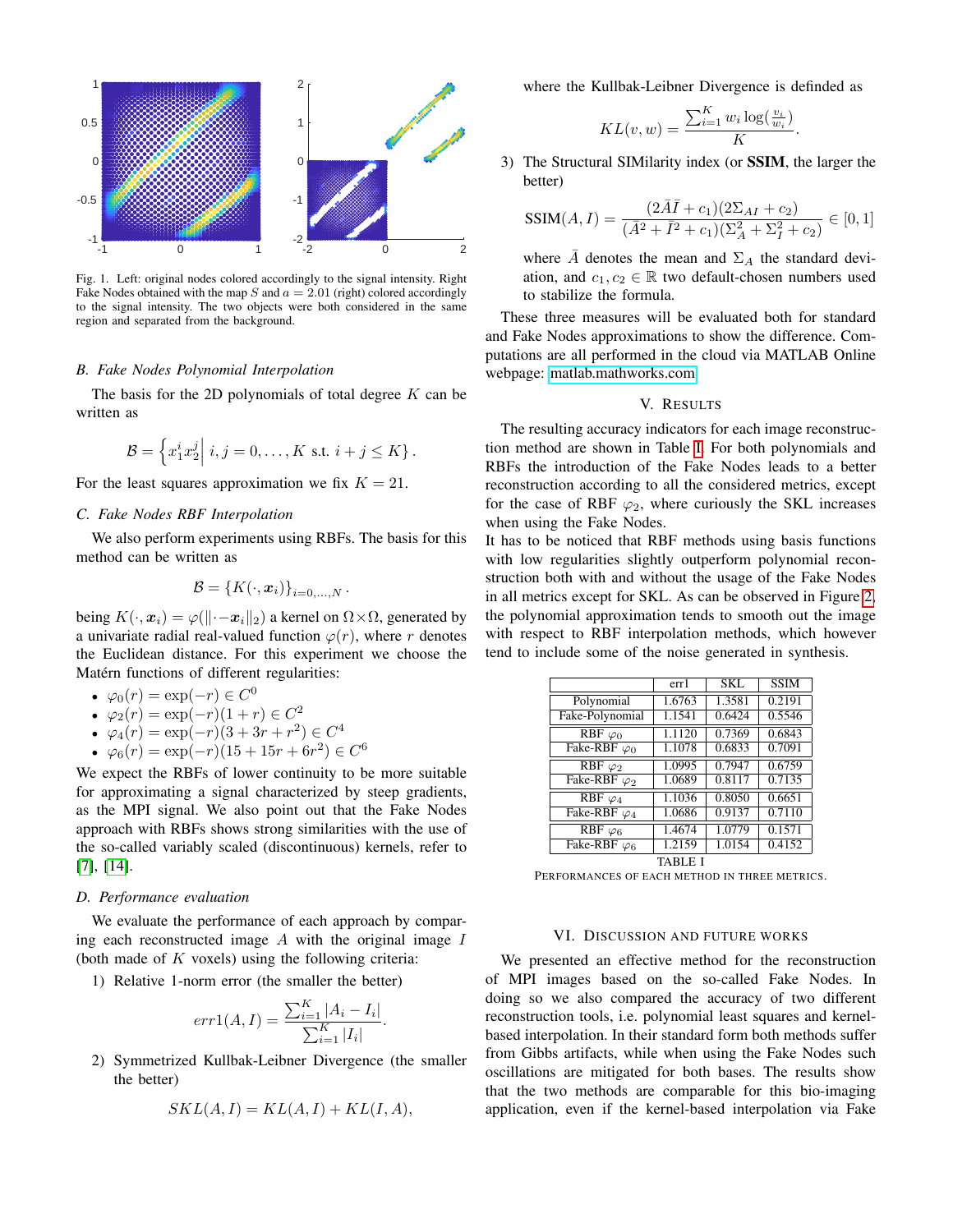

<span id="page-3-12"></span>Fig. 2. Top left: reconstructed image by means of polynomial least-squares on the original data. Top right: reconstruction with polynomial least-squares on Fake Nodes. Bottom left: reconstruction with RBF with  $\varphi_0$  on original data. Bottom right: reconstruction with RBF (with  $\varphi_0$ ) on Fake Nodes.

Nodes slightly outperforms the approximation obtained via polynomial least squares, provided that the regularity of the kernel is small enough. In fact increasing the regularity of the basis function leads in our experiments to slightly better results in terms of err1 and SSIM until the Matérn  $C^6$ , while on the other side the error in terms of SKL seems to get higher progressively as the regularity increases. This seems to indicate a greater sensitivity of SKL measure in measuring errors in this kind of images, indicating  $\varphi_0$  as the best basis function between the ones that are tested.

The advantage of the Fake Nodes approach based on kernels is that the so-constructed basis, being data-dependent, allows us to interpolate at the nodes. On the opposite with the polynomial basis, we have to relax the interpolation conditions and perform a least square approximation. This might lead, as in our case, to a decrease of the accuracy in the reconstruction, due to the excessive smoothing effect. However, the polynomial least squares approximation is suggested when the number of nodes grows. Indeed, to interpolate with RBFs, we need to solve a linear system whose system matrix belongs to  $\mathbb{R}^{(N+1)\times(N+1)}$ . In the considered examples, the polynomial Vandermonde matrix has a smaller size. Precisely it belongs to  $\mathbb{R}^{(N+1)\times(M+1)}$ , and if  $M \ll N$ , this surely leads to a saving in terms of memory needs. In view of these considerations, work in progress consists in investigating the Fake Nodes scheme in the context of other bio-medical applications such as image denoising [\[8\]](#page-3-13), resolution approximation of an imaging system [\[9\]](#page-3-14) and MEG/EEG reconstruction [\[1\]](#page-3-15), [\[2\]](#page-3-16). Moreover we intend to investigate the use of Fake Nodes interpolation in clinical imaging studies [\[19\]](#page-3-17) and how the kernel Moving Least Squares (see e.g. [\[18\]](#page-3-18), [\[21\]](#page-4-4)) performs for MPI images.

## ACKNOWLEDGMENTS

This research has been accomplished within Rete ITaliana di Approssimazione (RITA), partially funded by GNCS-INδAM and through the European Union's Horizon 2020 research and innovation programme ERA-PLANET, grant agreement no. 689443, via the GEOEssential project.

#### **REFERENCES**

- <span id="page-3-15"></span>[1] G. ALA, E. FRANCOMANO, G. E. FASSHAUER, S. GANCI, M. J. MCCOURT, *A Meshfree Solver for the MEG Forward Problem*, IEEE Transactions on Magnetics, 51:3 (2015), 1–4.
- <span id="page-3-16"></span>[2] G. ALA, G. E. FASSHAUER, E. FRANCOMANO, S. GANCI, M. J. MCCOURT, *The method of fundamental solutions in solving coupled boundary value problems for M/EEG*, SIAM Journal on Scientific Computing, SIAM Journal on Scientific Computing 37:4 (2015), B570– B590.
- <span id="page-3-0"></span>[3] R. ARCHIBALD, A. GELB, J. YOON, *Fitting for edge detection in irregularly sampled signals and images*, SIAM J. Numer. Anal. 43 (2005), 259–279.
- <span id="page-3-9"></span>[4] A. BAYLISS, E. TURKEL, *Mappings and accuracy for Chebyshev pseudo-spectral approximations*, J. Comput. Phys. 101 (1992), 349–359.
- <span id="page-3-2"></span>[5] L. BOS, M. CALIARI, S. DE MARCHI, M. VIANELLO AND Y. XU, Bivariate Lagrange interpolation at the Padua points: the generating curve approach. J. Approx. Theory 143 (2006), 15–25.
- <span id="page-3-3"></span>[6] L. BOS, S. DE MARCHI, M. VIANELLO, *Polynomial approximation on Lissajous curves in the* d−*cube*. Appl. Numer. Math. 116 (2017), pp. 47–56.
- <span id="page-3-10"></span>[7] M. BOZZINI, L. LENARDUZZI, M. ROSSINI, R. SCHABACK, *Interpolation with variably scaled kernels*, IMA J. Numer. Anal. 35 (2015), 199–219.
- <span id="page-3-13"></span>[8] R. CAMPAGNA, S. CRISCI, S. CUOMO, L. MARCELLINO, G. TORALDO, *Modification of TV-ROF denoising model based on Split Bregman iterations*, Appl. Math. Comput. 315 (2017), pp. 453–467.
- <span id="page-3-14"></span>[9] D. CECCHIN, D. POGGIALI, L. RICCARDI, P. TURCO, F. BUI, S. DE MARCHI, *Analytical and experimental FWHM of a gamma camera: theoretical and practical issues*, PeerJ 2, e722 (2015), doi: 10.7717/peerj.722.
- <span id="page-3-8"></span>[10] P.J. DAVIS, *Interpolation and Approximation*, Dover Publications, 1975.
- <span id="page-3-6"></span>[11] S. DE MARCHI, W. ERB, F. MARCHETTI, *Spectral filtering for the reduction of the Gibbs phenomenon for polynomial approximation methods on Lissajous curves with applications in MPI*, Dolomites Res. Notes Approx. 10 (2017), pp. 128–137.
- [12] S. DE MARCHI, W. ERB, F. MARCHETTI, *Lissajous sampling and spectral filtering in MPI applications: the reconstruction algorithm for reducing the Gibbs phenomenon*, 2017 International Conference on Sampling Theory and Applications (SampTA), Tallin (2017), pp. 580– 584.
- <span id="page-3-7"></span>[13] S. DE MARCHI, W. ERB, F. MARCHETTI, E. PERRACCHIONE, M. ROSSINI, *Shape-Driven Interpolation with Discontinuous Kernels: Error Analysis, Edge Extraction and Applications in MPI*, to appear on SIAM Sci. Comput. 2020, DOI; 10.1137/19M1248777.
- <span id="page-3-11"></span>[14] S. DE MARCHI, F. MARCHETTI, E. PERRACCHIONE, *Jumping with Variably Scaled Discontinuous Kernels (VSDKs)*, to appear on BIT Numerical Mathematics, 2019, doi: 10.1007/s10543-019-00786-z, 2019.
- <span id="page-3-1"></span>[15] S. DE MARCHI, F. MARCHETTI, E. PERRACCHIONE, D. POGGIALI, *Polynomial interpolation via mapped bases without resampling*, J. Comput. Appl. Math., 364 (2020), 112347–12.
- <span id="page-3-4"></span>[16] W. ERB, *Bivariate Lagrange interpolation at the node points of Lissajous curves - the degenerate case*, Appl. Math. Comput. 289 (2016), 409–425.
- <span id="page-3-5"></span>[17] W. ERB W, C. KAETHNER, M. AHLBORG AND T.M. BUZUG *Bivariate Lagrange interpolation at the node points of non-degenerate Lissajous nodes*, Numerische Mathematik 133,4 (2016), 685–705,
- <span id="page-3-18"></span>[18] G. FASSAHUER, *Meshfree Approximation Methods with MATLAB*, World Scientific Publishing Co., Singapore, 2007.
- <span id="page-3-17"></span>[19] A. FAVARETTO, A. LAZZAROTTO, D. POGGIALI, G. ROLMA, F. CAUSIN, F. RINALDI, P. PERINI, P. GALLO, *MRI-detectable cortical lesions in the cerebellum and their clinical relevance in multiple sclerosis*, Mult. Scler. 22 (2016), pp. 494–501.